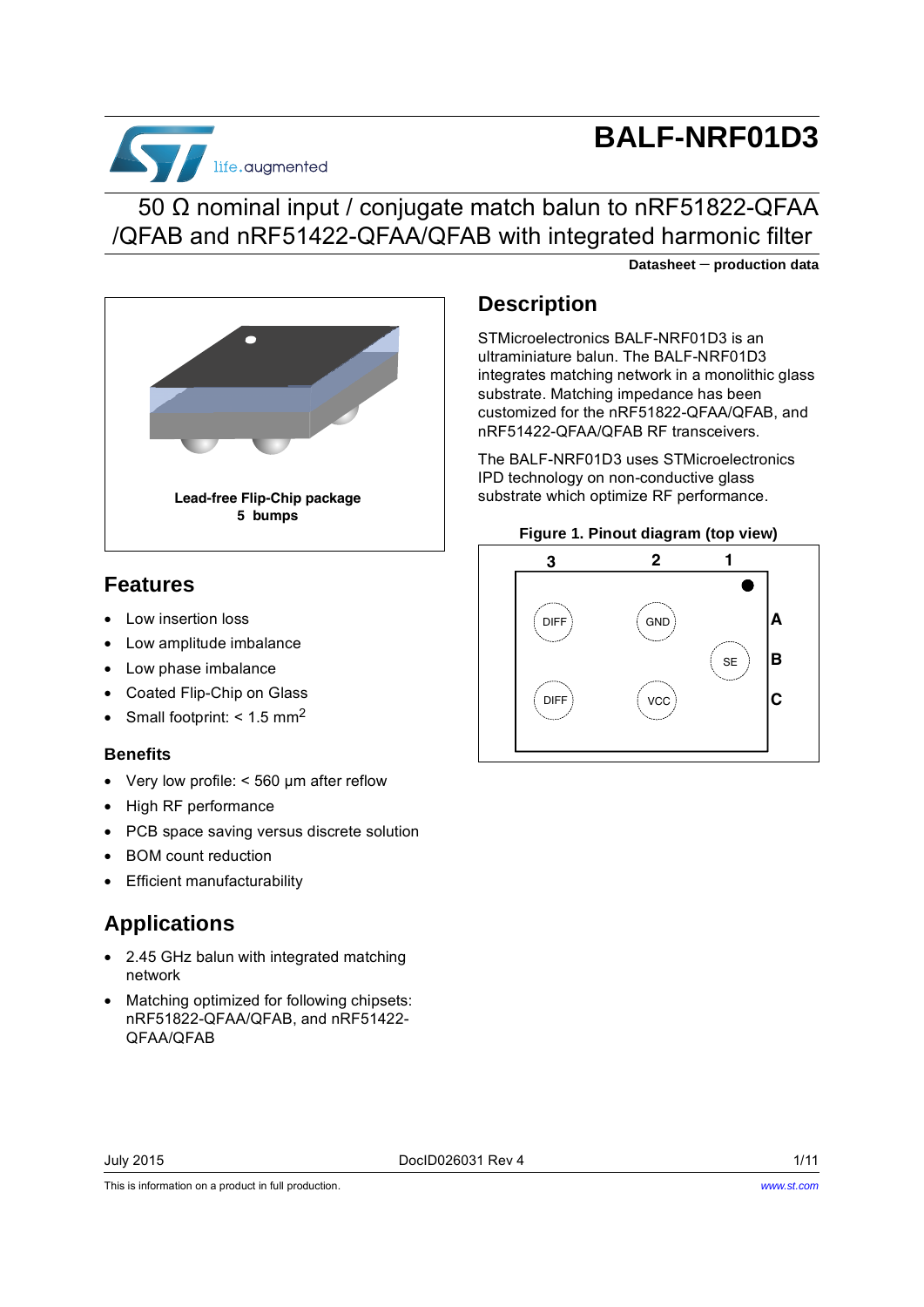# **1 Characteristics**

<span id="page-1-1"></span>

| Symbol        | <b>Parameter</b>                                                              |       | Value |        |      |
|---------------|-------------------------------------------------------------------------------|-------|-------|--------|------|
|               |                                                                               |       | Typ.  | Max.   | Unit |
| $P_{IN}$      | Input Power RF <sub>IN</sub>                                                  |       |       | 20     | dBm  |
|               | ESD ratings MIL STD883C (HBM: C = 100 pF, R = 1.5 k $\Omega$ , air discharge) | 2000  |       |        |      |
| $\rm V_{ESD}$ | ESD ratings charge device model (JESD22-C101-C)                               | 500   |       |        | V    |
|               | ESD ratings machine model (MM: C = 200 pF, R = 25 $\Omega$ , L = 500 nH)      | 500   |       |        |      |
| Тор           | Operating temperature                                                         | $-40$ |       | $+105$ | °C   |

### **Table 1. Absolute maximum ratings (limiting values)**

| Table 2. Electrical characteristics (T <sub>amb</sub> = 25 °C) |  |
|----------------------------------------------------------------|--|
|----------------------------------------------------------------|--|

<span id="page-1-0"></span>

| Symbol           | <b>Parameter</b>                      | Value |                                                                     |       | Unit     |
|------------------|---------------------------------------|-------|---------------------------------------------------------------------|-------|----------|
|                  |                                       | Min.  | Typ.                                                                | Max.  |          |
| $Z_{\text{OUT}}$ | Nominal differential output impedance |       | conjugate match to:<br>– nRF51822-QFAA/QFAB<br>– nRF51422-QFAA/QFAB |       | $\Omega$ |
| $Z_{IN}$         | Nominal input impedance               |       | 50                                                                  |       | Ω        |
| F                | Frequency range (bandwidth)           | 2400  |                                                                     | 2540  |          |
| Ч.               | Insertion loss in bandwidth           |       | 1.35                                                                | 1.46  | dB       |
| $R_L$            | Return loss in bandwidth              | 16.5  | 17                                                                  | 17.5  | dB       |
| $\phi$ imb       | Phase imbalance                       | 4.5   | 5                                                                   | 5.5   | $\circ$  |
| Aimb             | Amplitude imbalance                   | 0.15  | 0.2                                                                 | 0.25  | dB       |
| 2f0              | 2nd harmonic filtering                |       | $-15$                                                               | $-14$ | dB       |
| 3f0              | 3rd harmonic filtering                |       | $-42$                                                               | -41   | dB       |

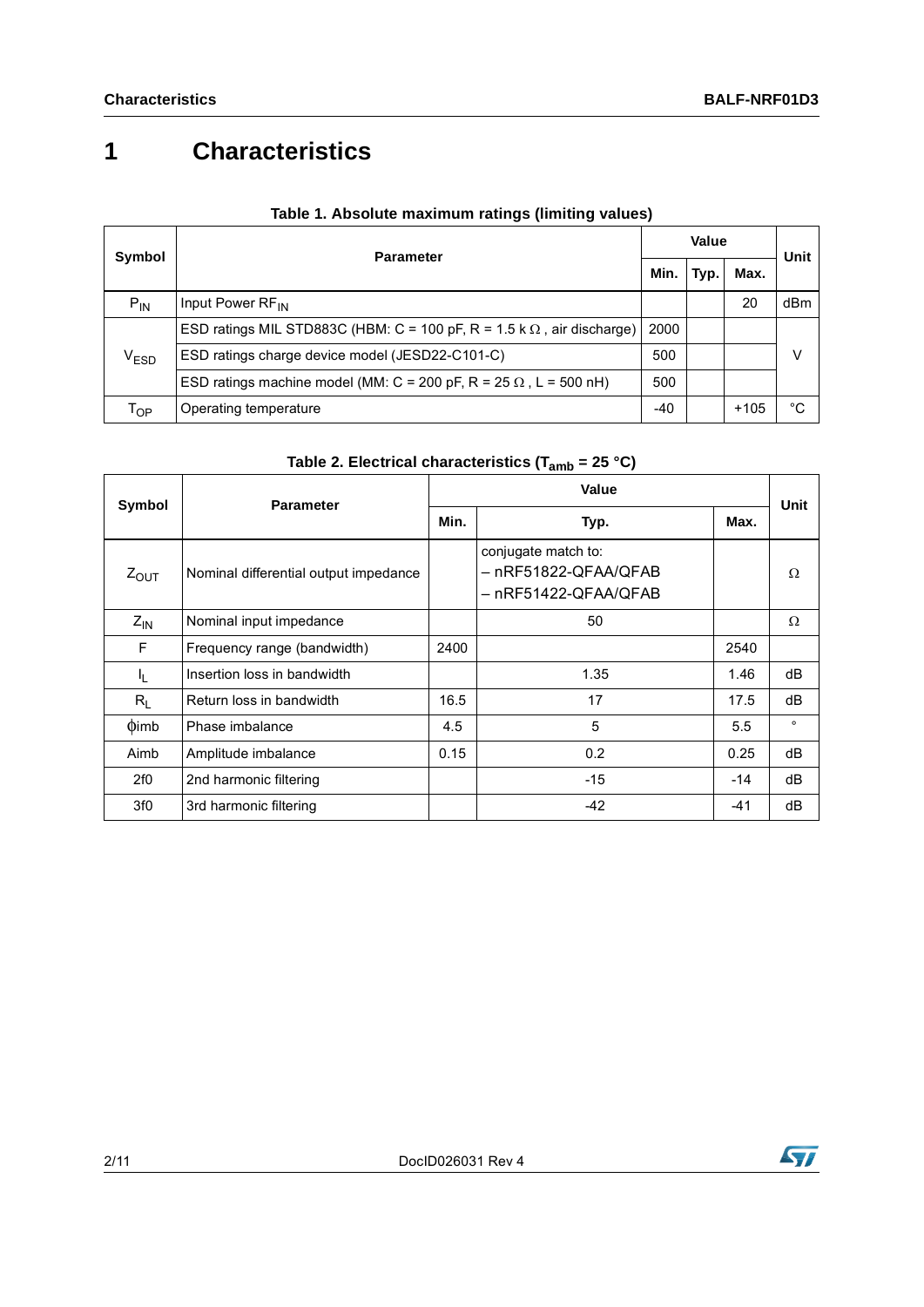$-17.0$  dB

-17.5

 $-18.0$ 

-18.5

-18.5

## **1.1 Simulations results (Tamb = 25 °C)**













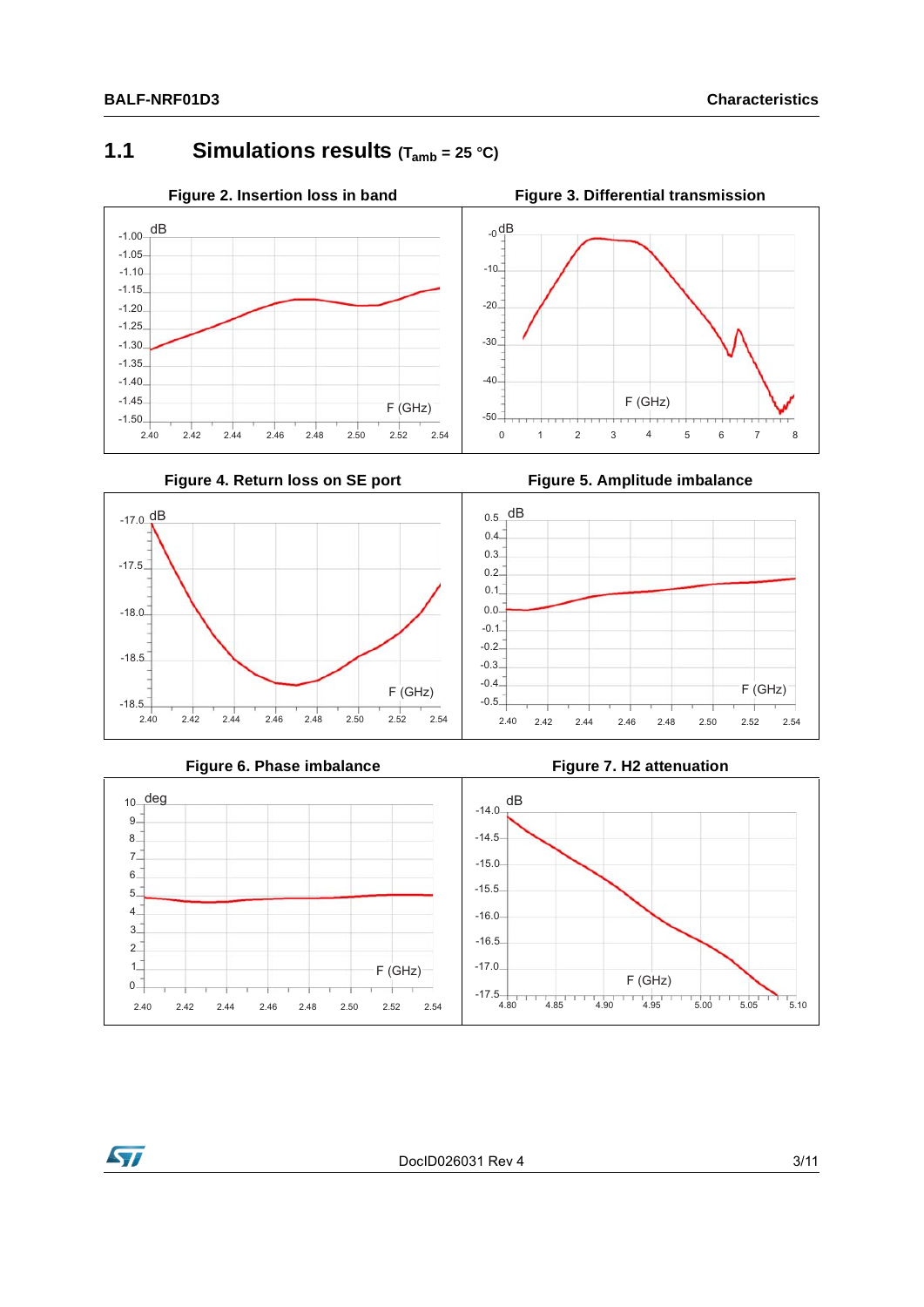

### **Table 3. Compatibility matrix (nRF51422)**

<span id="page-3-1"></span>

| nRF51422 IC revision | Packet/variant | <b>Build code</b> |
|----------------------|----------------|-------------------|
|                      | <b>QFAA</b>    | DAA               |
|                      |                | Ex <sub>0</sub>   |
|                      | QFAB           | A00               |

#### **Table 4. Compatibility matrix (nRF51822)**

<span id="page-3-0"></span>

| nRF51822 IC revision | <b>Packet/variant</b> | <b>Build code</b> |
|----------------------|-----------------------|-------------------|
|                      |                       | FA <sub>0</sub>   |
| ◠                    | <b>QFAA</b>           | GC <sub>0</sub>   |
|                      |                       | Gx <sub>0</sub>   |
|                      | QFAB                  | Bx <sub>0</sub>   |

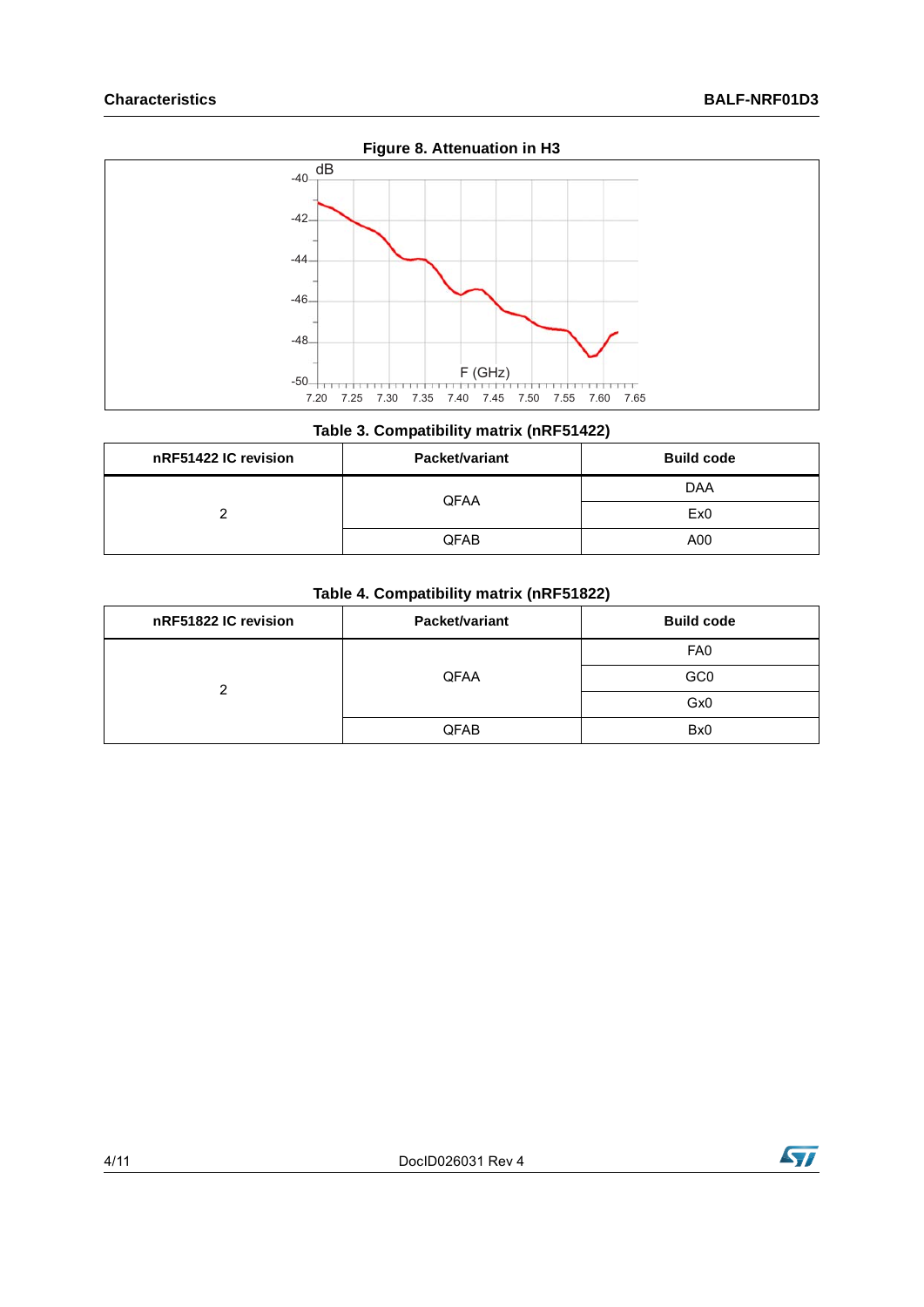

**Figure 9. Application schematic**

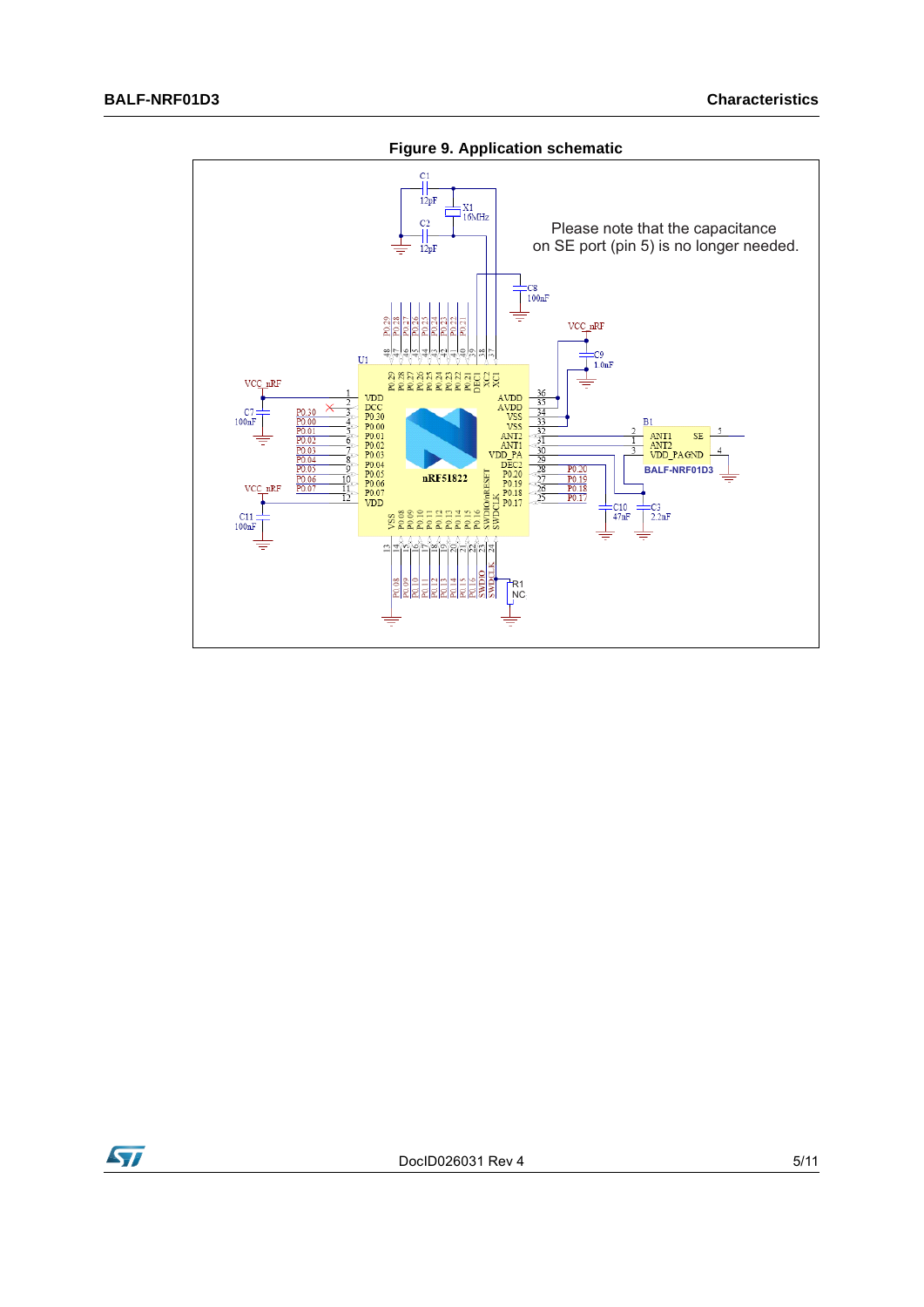## **2 Package information**

- Epoxy meets UL94, V0
- Lead-free package

In order to meet environmental requirements, ST offers these devices in different grades of ECOPACK® packages, depending on their level of environmental compliance. ECOPACK® specifications, grade definitions and product status are available at: *[www.st.com](http://www.st.com)*. ECOPACK® is an ST trademark.





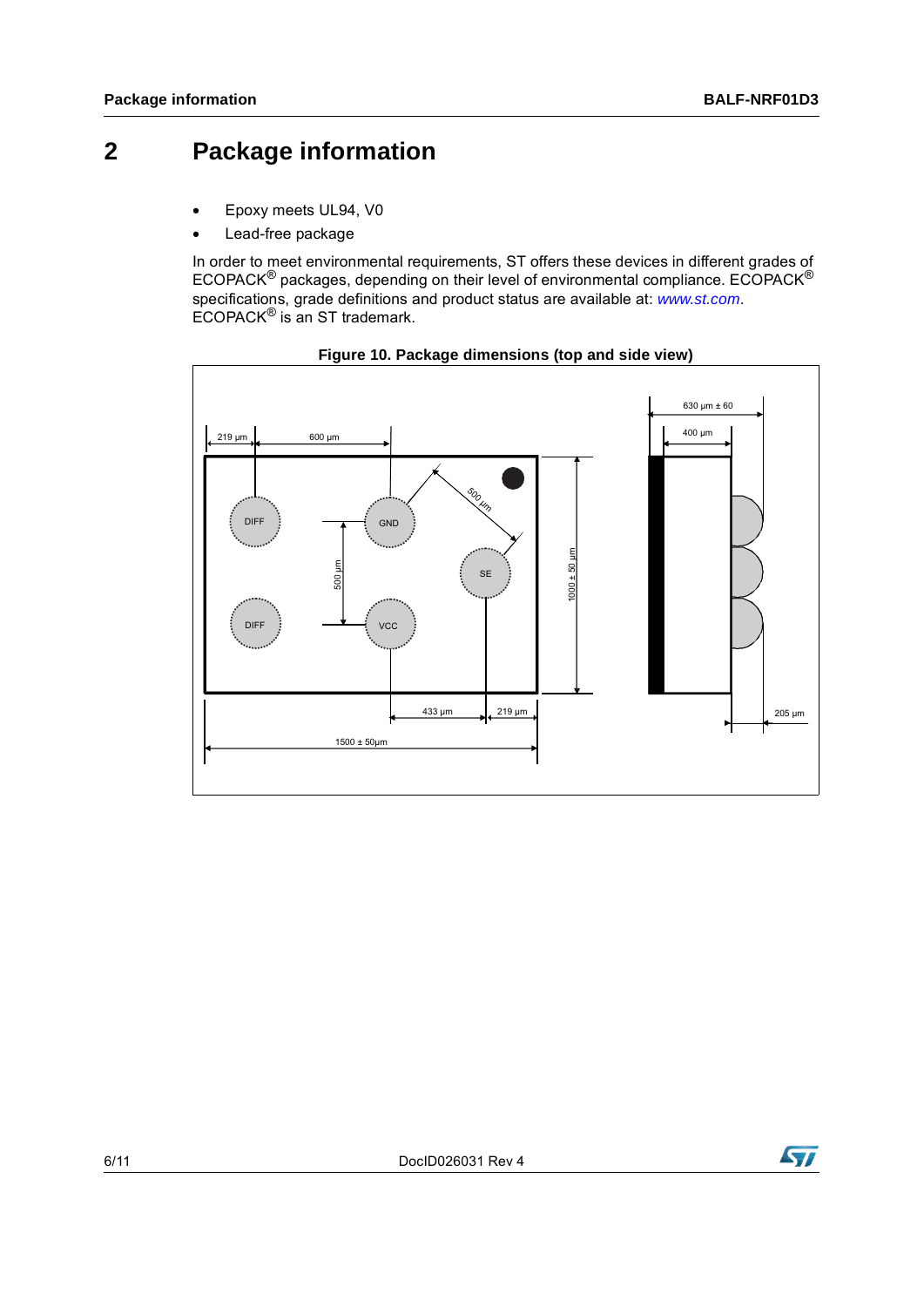

**Figure 11. PCB layout recommendation**







DocID026031 Rev 4 7/11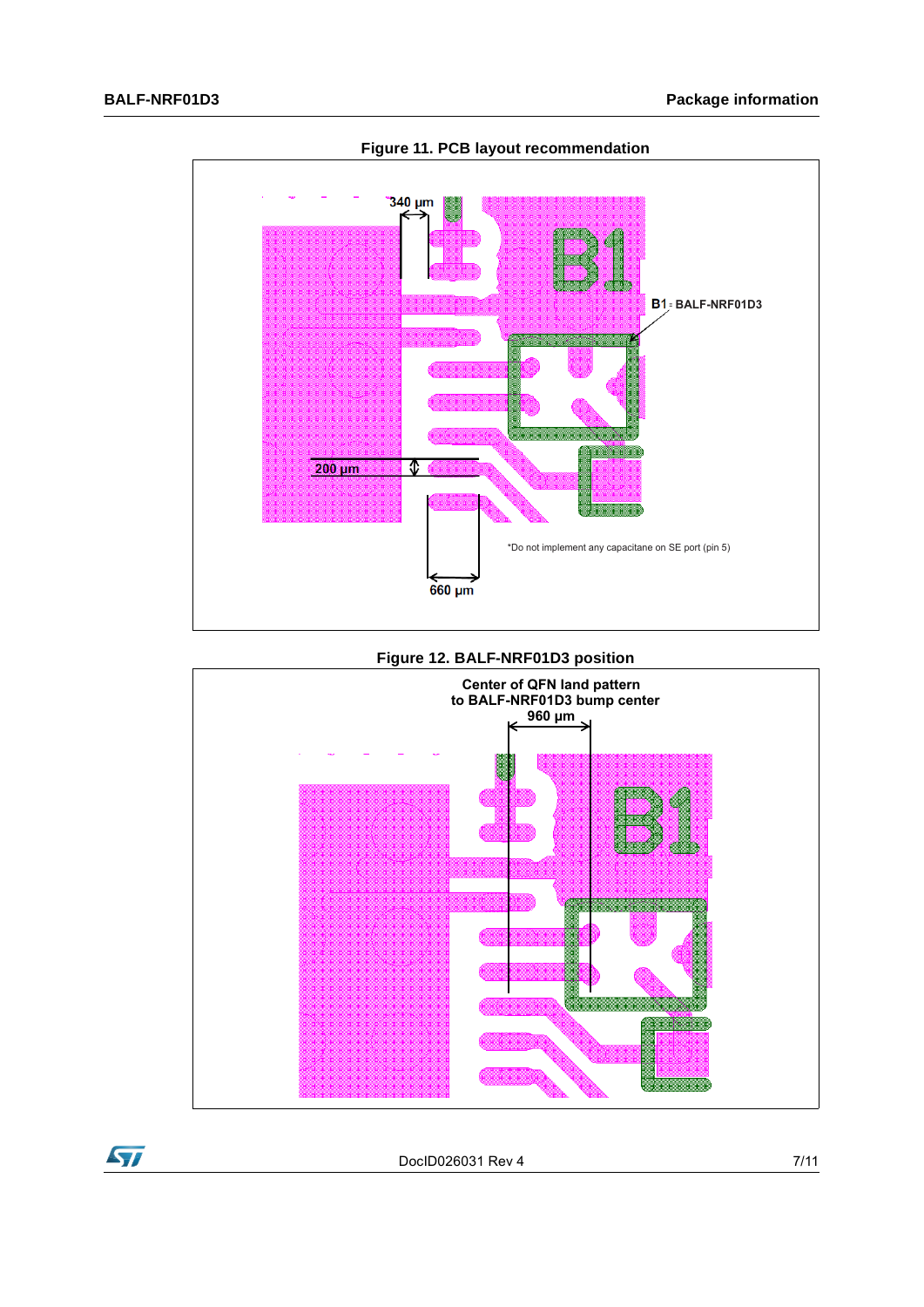



#### **Figure 14. Flip-Chip tape and reel specifications**

*Note: More information is available in the STMicroelectronics Application note: AN2348 Flip-Chip: "Package description and recommendations for use"*

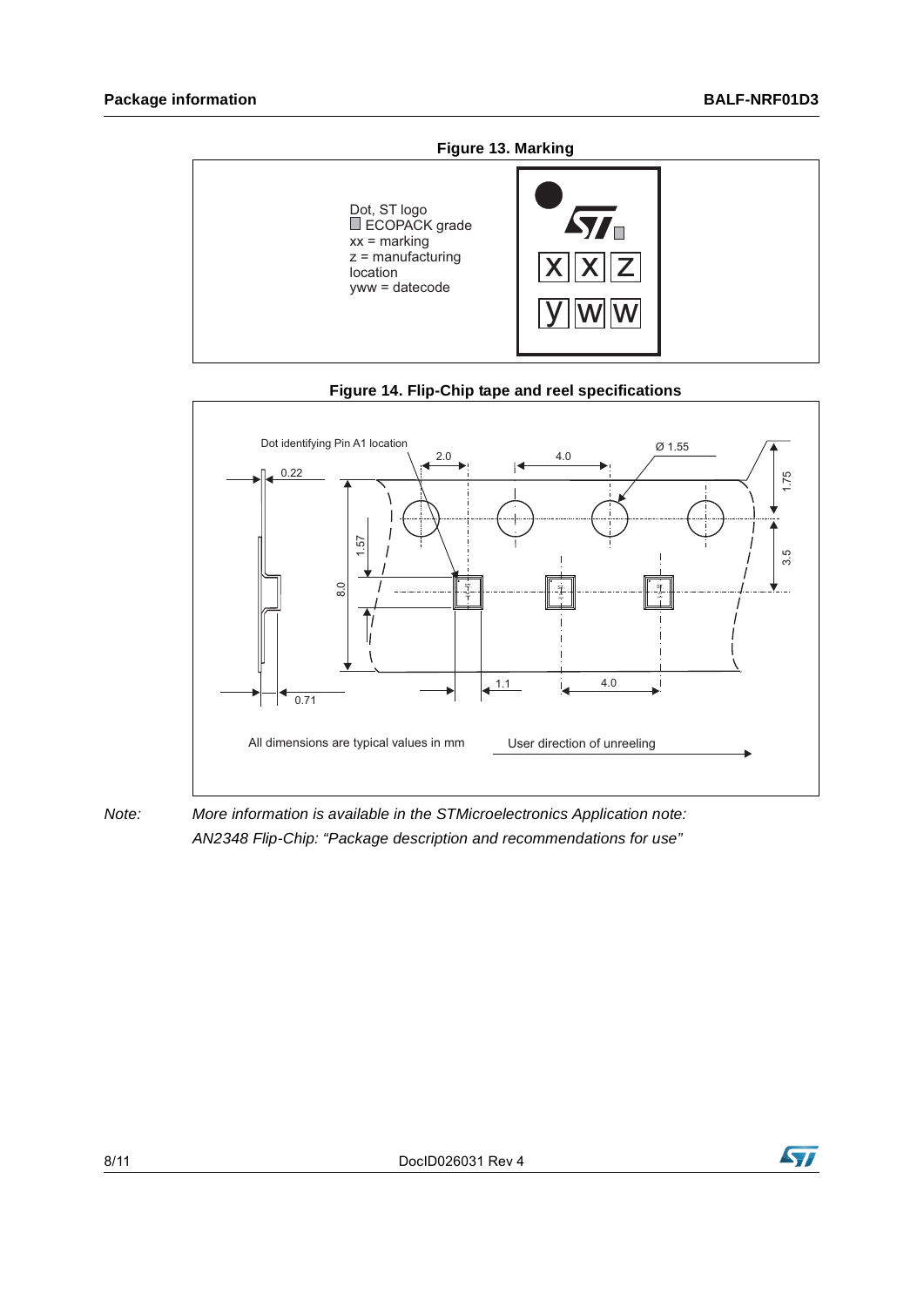

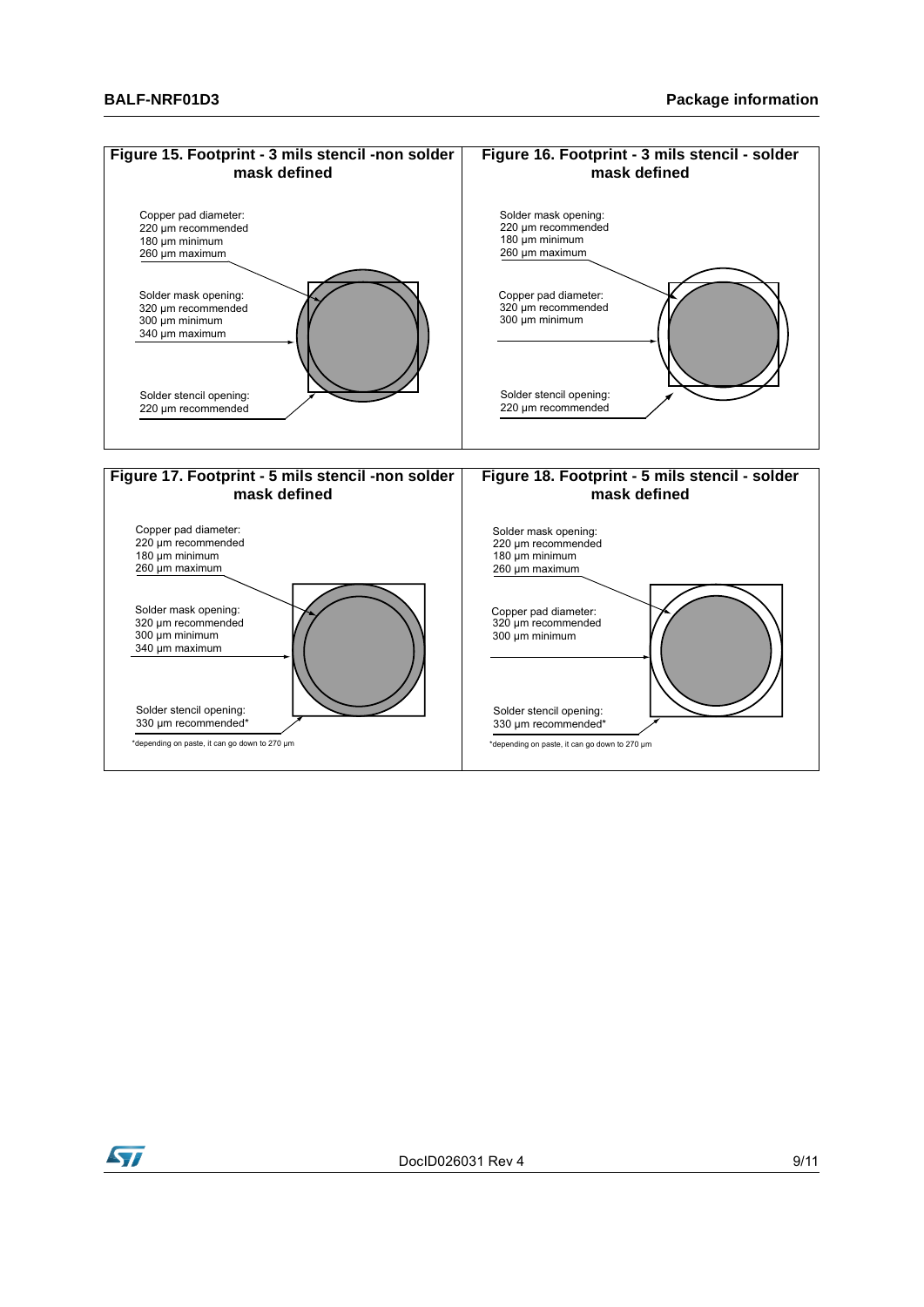# **3 Ordering information**

| <b>Table 5. Ordering information</b> |
|--------------------------------------|
|--------------------------------------|

| Order code   | <b>Marking</b> | Weiaht  | <b>Base Qtv</b> | Delivery mode |
|--------------|----------------|---------|-----------------|---------------|
| BALF-NRF01D3 | ST             | 1.82 mg | 5000            | Tape and Reel |

## **4 Revision history**

| Table 6. Document revision history |  |
|------------------------------------|--|
|                                    |  |

| Date        | <b>Revision</b> | <b>Changes</b>                                       |
|-------------|-----------------|------------------------------------------------------|
| 27-Mar-2014 |                 | Initial release                                      |
| 04-Jun-2014 | 2               | Updated all curves and added Table 4.                |
| 25-Mar-2015 | 3               | Updated cover page and Table 2, Table 3 and Table 4. |
| 07-Jul-2015 | 4               | Updated Table 1.                                     |